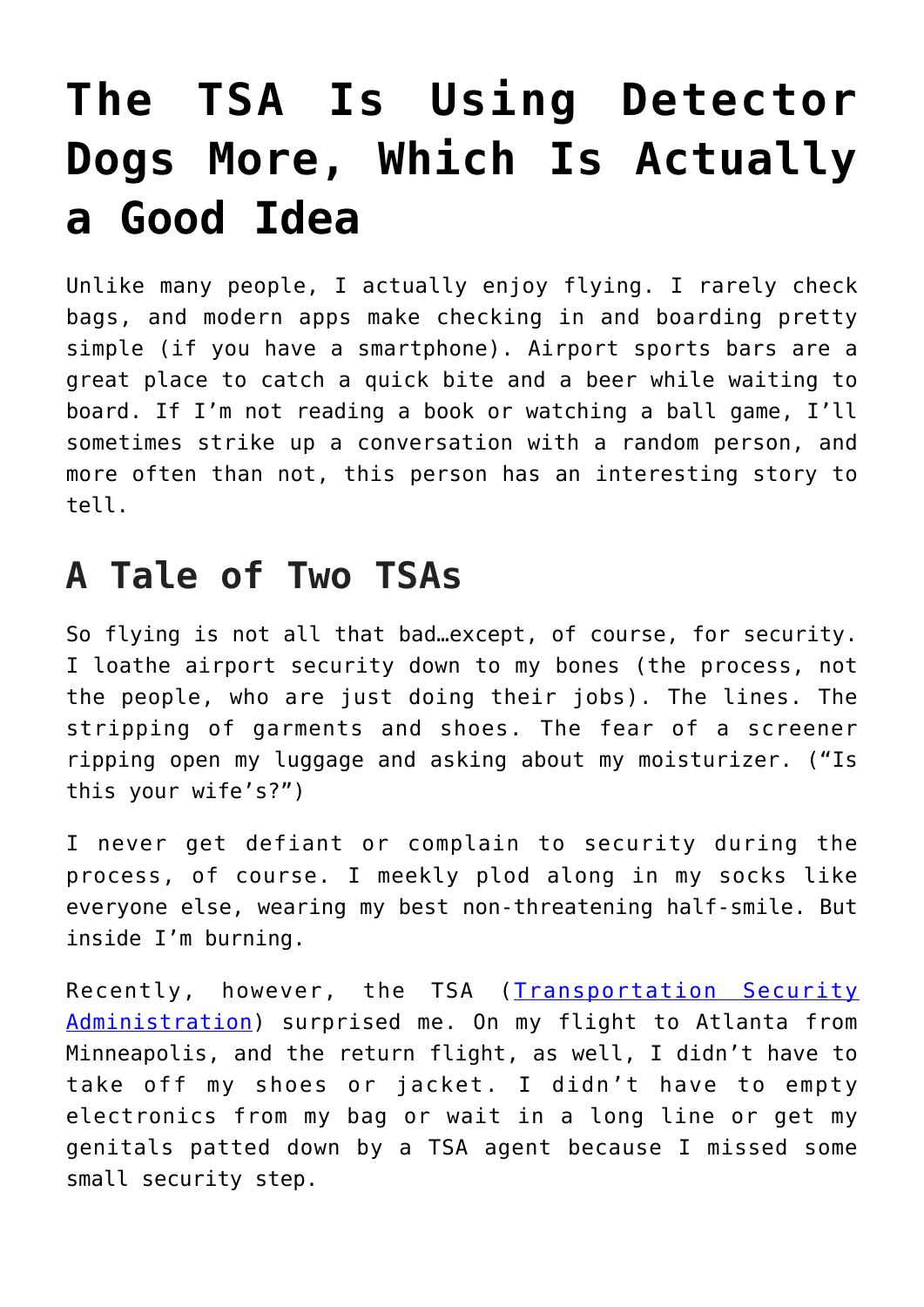I was able to breeze right through security just like the "expedited" passengers who get TSA Precheck. It was glorious. And it was all possible because there was a German Shepard in our line sniffing at passengers as we walked by.

I didn't know when or why the expanded use of canines in airports had started, so after my flight, I did some Googling. I found a *USA Today* story that explained the TSA was expanding the use of canines to speed up airport security at the nation's biggest airports. [It turns out](https://www.usatoday.com/story/news/2017/09/21/tsa-dog-teams-hunt-explosives-game-boosts-security/669316001/) a typical checkpoint lane can handle roughly 150 passengers per hour, while about 250 passengers per hour can be processed with canine teams.

"Overall, detector dogs still represent the fastest, most versatile, reliable real-time explosive detection device available," [said](https://www.ncbi.nlm.nih.gov/pubmed/18968273) Kenneth Furton of Florida International University and Lawrence Myers of Auburn University in a widely referenced 2001 study.

## **The TSA Is Still Pretty Awful, Though**

Before readers take me to task for praising the TSA, let me just say it is an agency that shouldn't exist at all.

The TSA is a bloated, inefficient monstrosity that has been granted license to [grope passengers](https://www.cnn.com/2016/12/16/opinions/tsa-invasive-pat-down-rye/index.html) in unmentionable fashion. Moreover, despite its \$7.7 billion [annual budget,](https://www.tsa.gov/news/testimony/2018/04/12/examining-presidents-fy-2019-budget-request-transportation-security) the TSA has proven utterly inept at its primary task.

Undercover audits show that the TSA fails to detect contraband with stunning consistency. Undercover agents for the Department of Homeland Security's Office of Inspector General [were able](https://abcnews.go.com/US/tsa-fails-tests-latest-undercover-operation-us-airports/story?id=51022188) to sneak fake weapons past TSA security *70 percent* of the time, a 2017 audit showed. (A 70 percent failure rate is beyond awful, but it's [actually an](https://www.forbes.com/sites/michaelgoldstein/2017/11/09/tsa-misses-70-of-fake-weapons-but-thats-an-improvement/#18030532a38d) [improvement](https://www.forbes.com/sites/michaelgoldstein/2017/11/09/tsa-misses-70-of-fake-weapons-but-thats-an-improvement/#18030532a38d) for the TSA.)